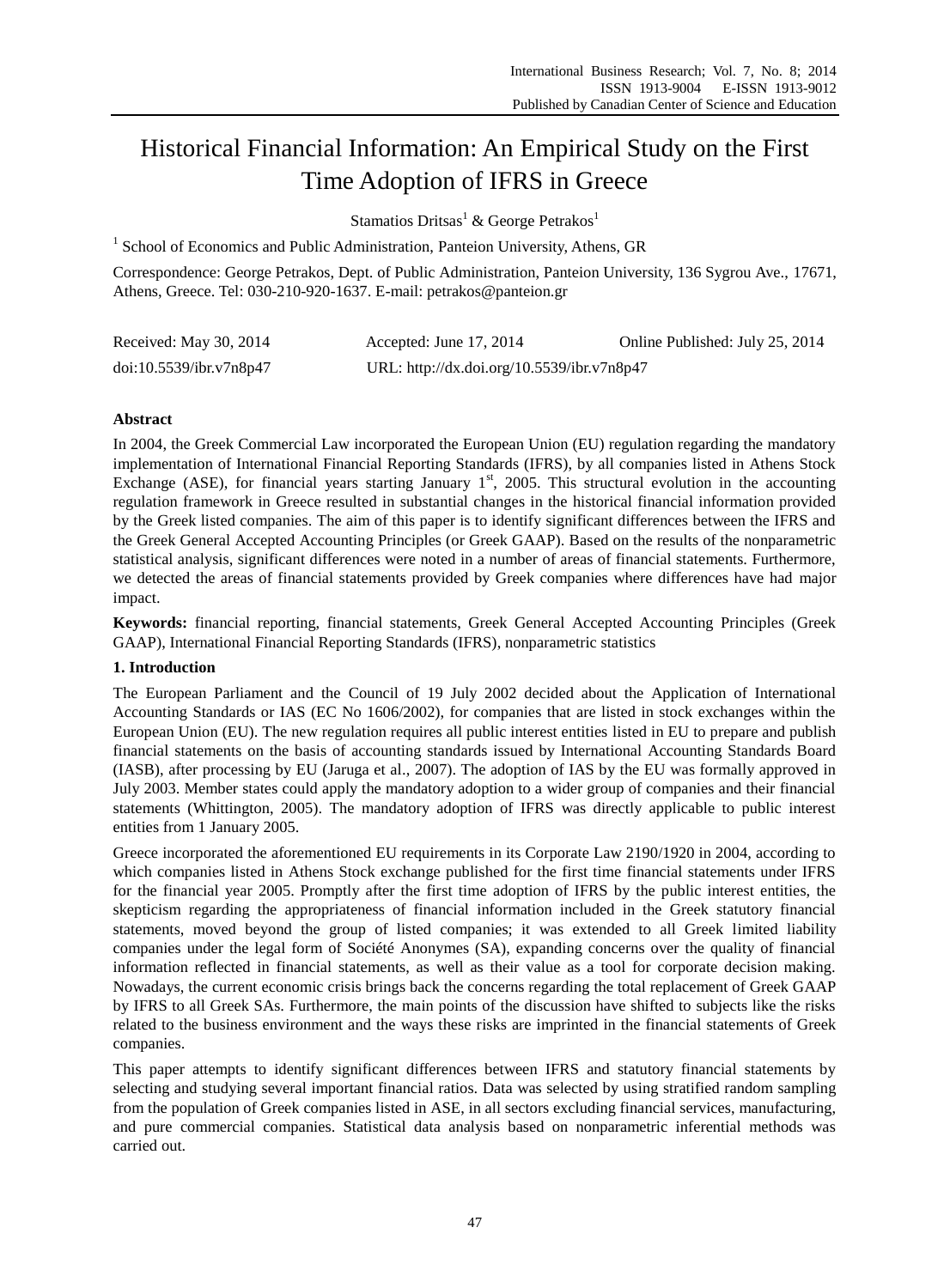### **2. Literature Review**

Recently, there is an increasing number of studies regarding the adoption of IFRS in EU countries and its impact on the quality of the historical financial information in each Member State.

Terzi, Oktem and Sen (2013) studied the impact of adopting IFRS on listed companies in Turkey. Their study was based on the examination of specific frequently used financial ratios related to financial statements of 140 manufacturing companies listed in the Istanbul Stock Exchange. Terzi *et al*. identified significant differences in a number of accounts in the financial statements, such as inventories, fixed assets, long term liability and net assets. Fitό, Gόmez and Moya (2012) analyzed the determinants of companies that decided to choose early transition in Spain as well as the consequences of this choice on main accounting figures and ratios. In their study they determined the main characteristics of companies choosing voluntarily to make the early transition and analyzed the impact of the adoption of the new IFRS Spanish Accounting Standards, in order to ascertain whether or not the transition has significant consequences on financial statements. The study was based on all separate company statements of quoted companies in Spain for 2008 and on the separate statements of quoted companies in Spain that chose 1 January 2007 as their transition date. Their results showed a significant change in the accounting figures and ratios.

Jaruga, Fijalkowska, Jaruga-Baranowska, and Frendzel (2007) and Krzywda and Schroeder (2007) examined the implementation of IFRS in Poland. Jaruga et al. focused on the impact of IFRS adoption on income and equity, by performing a close analysis of 225 financial reports (171 consolidated) of companies listed in the Warsaw Stock Exchange. Krzywda and Schroeder analyzed qualitative and quantitative differences between Polish accounting regulations that had been disclosed by sample of entities listed in the same stock exchange for the years ending 31 December 2001, 2003 and 2004. Jaruga *et al*. identified areas with significant changes such as property, plant and equipment, goodwill and negative goodwill, recognition and measurement of revenues, share based – payment, financial instruments and hedging, intangible assets, business combinations, leasing and investment properties. Similarly, Krzywda and Schroeder noted that the book value of net assets for 2004 which was calculated according to Polish accounting regulations was understated by an average of between 6% and 9% while post tax earnings for 2004 were understated by an average 35%.

Ormrod and Taylor (2004) and Aisbitt (2006) examined the effect of IFRS adoption in the UK. Ormrod and Taylor studied the potential consequences on corporate debt covenants of companies in the UK debt market that are subject to impending change to IFRS. Their discussion had both a particular reference to the UK and across the EU. Ormrod and Taylor reviewed the evidence on the accounting basis of debt covenants, IFRS and debt contracts, in order to consider the impact of accounting regulatory change on debt covenants. Furthermore, they discussed IFRSs and earnings volatility as well as International Accounting Standards Board implementation strategy and its implications for uncertainty. Additionally, they considered the impact of IFRS on debt covenants and examined problems that would arise from IFRS to restate liabilities. Finally, they discussed provisions for first time adoption of IFRS. Aisbitt analyzed the reconciliations of equity presented as part of the transition from UK GAAP to IFRS by the largest UK companies that formed the UK's FTSE 100 index on 1st January, 2005. The data used in the investigation were "hand collected" from the published reconciliations of balance sheets published in UK rules to the balance sheets restated under IFRS. The reconciliations reported in the specific paper were the most up - to - date published at the beginning of May 2006. Both studies argued that the adoption of IFRS has a significant impact on the examined financial information and financial analysis.

Delvaille, Ebbers, and Saccon (2005) compared the developments in France, Germany and Italy and the approaches to integrate the current European accounting reform process with IFRS. The countries selected for the specific study were opposite from the Anglo–Saxon approach to accounting and the authors' aim was to analyze the ways these countries adopted EU strategy of convergence of IFRS. During their research, they described the regulatory accounting changes that were taking place in the three countries and further evaluated the impact of those changes on reporting practice based on the empirical research of accounting rules applied in its consolidated financial statements and individual accounts, as well. Moreover, the authors analyzed the environmental factors for change and the motives for differences and similarities in the French, German and Italian approach of convergence of IFRS. According to their view, the adoption of IFRS in individual accounts seems to have more disadvantages for European companies in general, as IFRSs are not designed for tax accounts or dividend payment, in particular for smaller companies.

Weibenberger, Stahl and Vorstius (2004) surveyed the motives that led German listed companies to optimize (for international reporting systems (IFRS or US GAAP) rather than German GAAP and considered whether these objectives have been achieved. Their empirical research was based on a survey of listed companies in Germany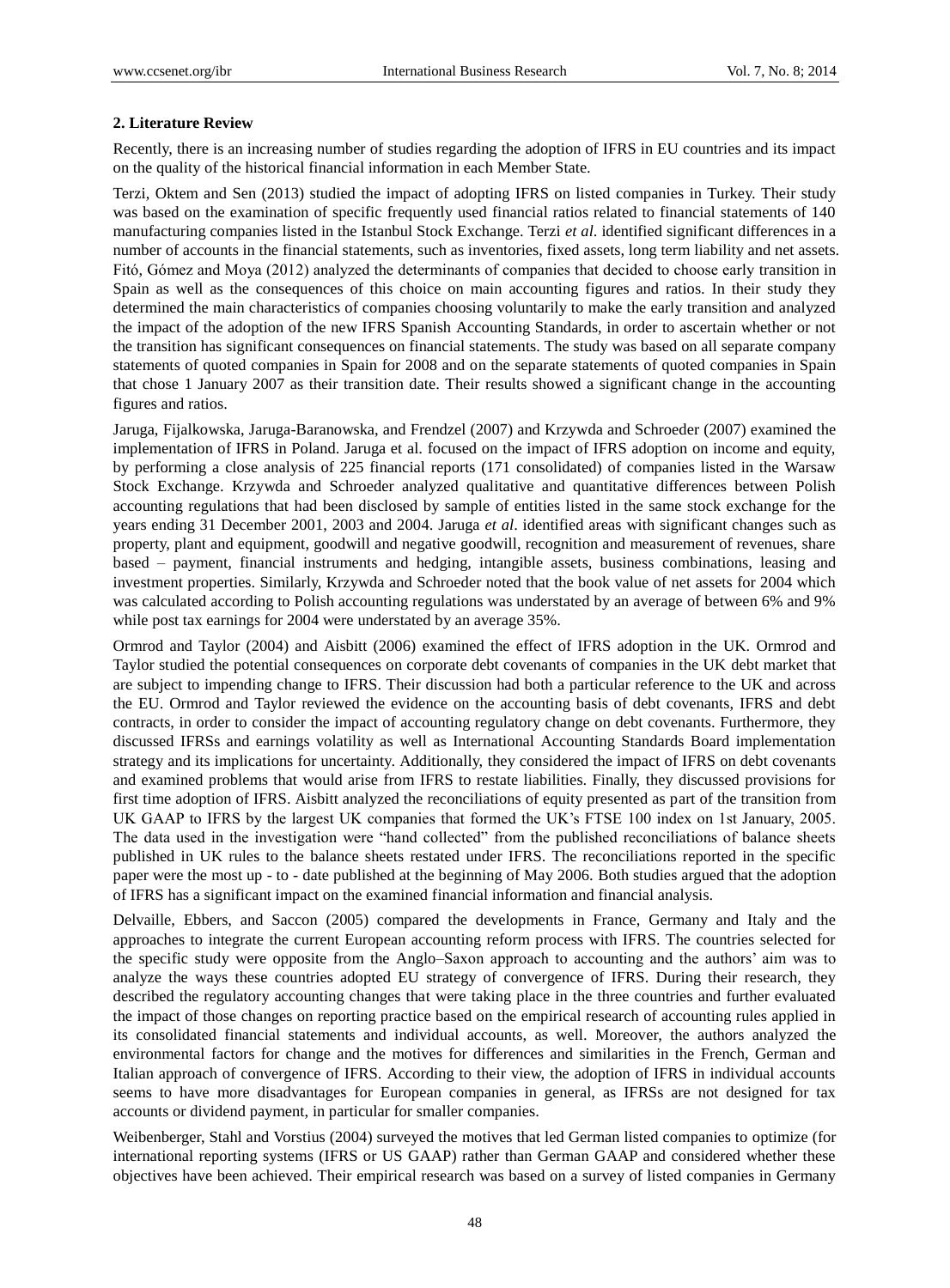and it was conducted from September 2000 to February 2001. The aim of the research was to consider in detail the objectives German companies had pursued in adopting an international GAAP (IFRS or US GAAP) and to assess whether these objectives had been achieved by the companies. In addition, they analyzed whether the motives for choosing one of the two international reporting systems rather than the other were in accordance with strictly discriminating preferences considering the objectives that motivated the use of particular GAAP regime. The authors concluded, among others, a) that motives were an improved supply of information, b) the diversification and internationalization of the body of investors and c) increased comparability with industry peers. They also stressed out that motives related to operating business aspects played only a minor role in the decision process.

Tendeloo and Vanstraelen (2005) and Callao and Jarne (2010) focused on earnings management. Tendeloo and Vanstraelen addressed the question whether voluntary adoption of IFRS was associated with lower earnings management of German companies while Callao and Jarne focused on whether the adoption of IFRS in EU had increased or decreased the scope of discretionary accounting practices. The research of Tendeloo and Vanstraelen was based on a sample of German listed companies (excluding financial institutions and utility companies), contained 636 firm–year observations for the period 1999–2001. They concluded that when hidden reserves were taken into consideration, IFRS adopters did not present different earnings management behavior compared to companies reporting under German GAAP. Callao and Jarne examined a sample of 1.408 non–financial companies listed in the stock markets in 11 EU member states. This sample was representative of the Anglo–Saxon and Continental accounting systems traditionally identified in Europe (Belgium, Finland, France, Germany, Greece, Italy, Netherlands, Portugal, Spain, Sweden and UK). They concluded that the earnings management had been intensified since the adoption of IFRS in Europe, as discretionary accruals had increased in the period following implementation.

Jermakowicz (2004) carried out a survey on the adoption of IFRS by BEL–20 companies in Belgium, analyzing its consolidated financial statements. The study approached the measurement of the impact, perceived or actual, that the IFRS either already had or would have on Belgium companies' internal organization accounting and financial strategy, as well as the stage in the IFRS implementation process. The survey outcome indicated that implementing IFRS would change dramatically the way these companies design and handle both their internal and external activities while concluded among others that the adoption of IFRS in Belgium would increase the comparability of consolidated accounts as well as the levels of transparency for many companies. Apostolou and Dimitras (2009) examined the differences of the disclosed financial information, in the form of accounting ratios, derived from the companies' financial statements prepared in conformity with Greek GAAP and IFRS. The sample which has been used in this study included all manufacturing firms listed in Athens Stock Exchange at 2005. The authors concluded that the application of IFRS for Greek listed companies had caused changes in the financial statements and consequently in the related accounting ratios. However, the statistical analysis of a set of accounting ratios showed that the differences are not significant for all the ratios.

Brown and Tarca (2005) reviewed and documented existing and proposed enforcement bodies in EU prior to IFRS adoption and identified issues to be resolved in France and Germany, the Netherlands, the UK, in relation to the enforcement of IFRS from 1 January 2005. They concluded, among others, that the adoption of IFRS was supported in many countries because it might improve the quality and international comparability of financial reporting. Horton, Serafeim and Serafeim (2014) examined company's information environment focused on forecast in all countries with I/B/E/S coverage and fiscal years from 2001 to 2007. The research was based on the test of the differences in forecast errors before and after IFRS mandatory compliance for non–adopters, mandatory adopters and voluntary adopters. In order to support their study, the authors had also calculated the absolute difference between the company's local GAAP earnings for 2004 and the reconciled IFRS earnings for 2004, as a percentage of absolute local results. They noted that mandatory IFRS adoption had improved the quality of information intermediation in capital markets and as a result firm's information environment by increasing both information quality and accounting comparability.

Haller (2002) approached the explanation and reasoning behind past developments and discussed some future prospects of financial reporting within the EU. He concluded that financial statements of listed European companies would be much more comparable in the near future than subsequent to the implementation of the Accounting Directives. Schipper (2005) described several implementation effects associated with the mandated adoption of IFRS in EU, including a possible increased demand for detailed implementation guidance and for a single European securities regulator. She also discussed the mandated adoption as a research setting for considering the relative influences of standards versus incentives as determinants of financial reporting outcomes, defined the boundaries of the reporting entity for consolidation purposes and described the use of fair value as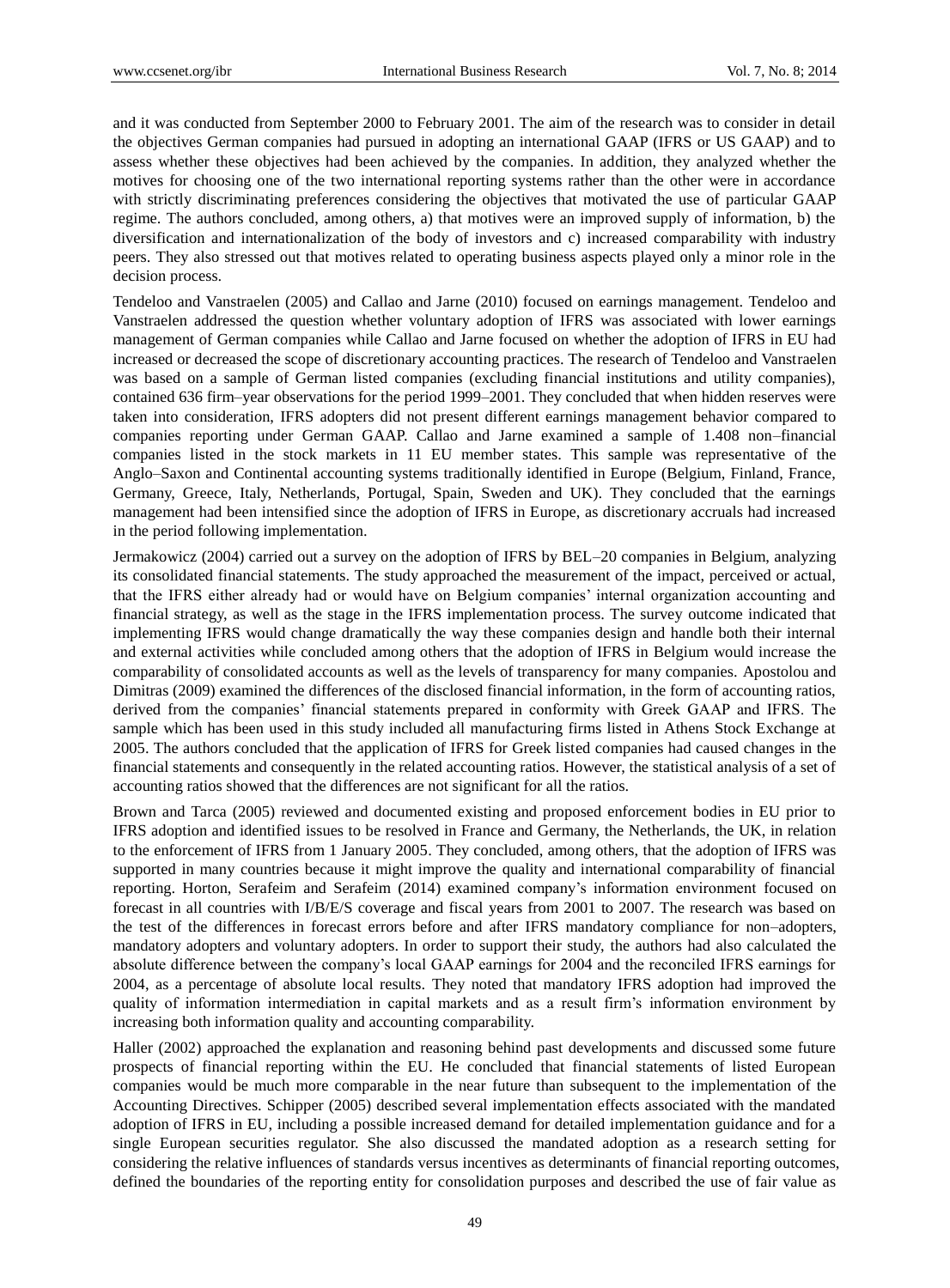well a measurement attribute.

Whittington (2005) discussed the IASB's process of developing accounting standards for adoption by listed companies within the EU. The study was focused on the structure of the IASB, its role as a global standard setter and its program while particular attention was given to accounting for financial instruments and reporting on financial performance. Whittington drew conclusions about the IASB's technical program, the political dimension and the implementation problem and he highlighted that ultimately markets needed full and transparent information, untainted by concessions to vested interests. Finally, Soderstrom and Sun (2007) reviewed the research on the consequences of changing accounting standards and discussed determinants of accounting quality following the IFRS adoption. They concluded that the international accounting literature had generally found a positive impact from voluntary adoption of better accounting principles, IFRS included. They argued that the accounting quality after IFRS adoption hinged on the quality of standards, a country's legal and political system and financial reporting incentives. They further reviewed the accounting, finance and economics literature on these factors with respect to accounting quality and concluded that a country's legal and political system indirectly affects the accounting quality as well.

#### **3. Differences between IFRS and Greek GAAP**

This brief overview of differences between IFRS and Greek GAAP aims at highlighting the main areas of differentiation in financial statements of the Greek firms that could substantially influence the quality of the historical information which might lead to inappropriate business decisions concerning such entities. The term Greek General Accepted Accounting Standards refers informally to the accounting principles and policies adopted by the Greek statutory accounting framework which is part of the local corporate law, fully incorporated the Fourth and Seventh EU Directives and the Greek Chart of Accounts (P. D. 1123/1980) and also complies with the requirements of the Greek tax legislation (mainly driven by L. 2238/1994 and P. D. 186/1992).

On the first time adoption of IFRS by the Greek listed companies (31.12.2005), significant differences between IFRS and Greek GAAP are primarily noted with respect to the presentation of financial statements. Since 31.12.2005 a full set of statutory financial statements consisted of balance sheet, income statement, statement of distribution of profits and notes. According to Greek GAAP no requirements existed regarding earnings per share, related parties disclosures and segment reporting. On the contrary, prior year revenues and expenses were recognized in the profit and loss of the year and the classification of extraordinary income and expenses in profit and loss was acceptable.

Furthermore, differences were noted with respect to initial recognition, and subsequent measurement of property, plant and equipment. These differences mainly referred to directly attributable costs and government grants. The later, according to Greek GAAP were recognized directly to equity and were subject to amortization. In addition, statutory accounting did not include any accounting policies with respect to investment property, biological assets and mineral resources. Finally, the accounting for leasing (including sales and lease back) was substantially different between IFRS and Greek GAAP. Differences were also identified in accounting for intangible assets and formation expenses. According to statutory accounting a number of items were capitalized as formation expenses in intangible assets including the deferral costs.

The accounting treatment applied by Greek GAAP for post-employment benefits was substantially different as well. Based on this accounting, the provision formed was related to employer obligation to pay severance compensation on employee dismissal, while no classification criteria existed. Further, the amount of estimated compensation was based on the number of years of service and the remuneration on the date of dismissal. Finally, no actuarial methods were applied in the calculation of these liabilities while no actuarial gains or losses were recognized or disclosed in financial statements. Substantial differences were also noted in accounting for provisions and impairment. In statutory accounting framework the issue of impairment was addressed by applying the approach of provisions. No guidance existed on how to determine or calculate impairment.

Another area of differentiation was related to financial assets and liabilities. Greek GAAP had not included any guidance according to accounting treatment and presentation of financial assets and liabilities. In statutory accounting, financial assets were recognized initially at cost. Financial liabilities were only classified as long term and short term items. Fair value measurement for both financial assets and liabilities was not acceptable. Further, the split of compound instruments into their liability and equity components was not required. Derivatives were treated as contracts and were recorded in specific off balance sheet accounts until the derivative instrument expired or was settled. Finally, no guidance existed regarding hedge accounting.

In profit and loss account, we noted substantial differences in revenue recognition (including accounting for construction contracts) and accounting for current and deferred income taxes. Under Greek GAAP revenue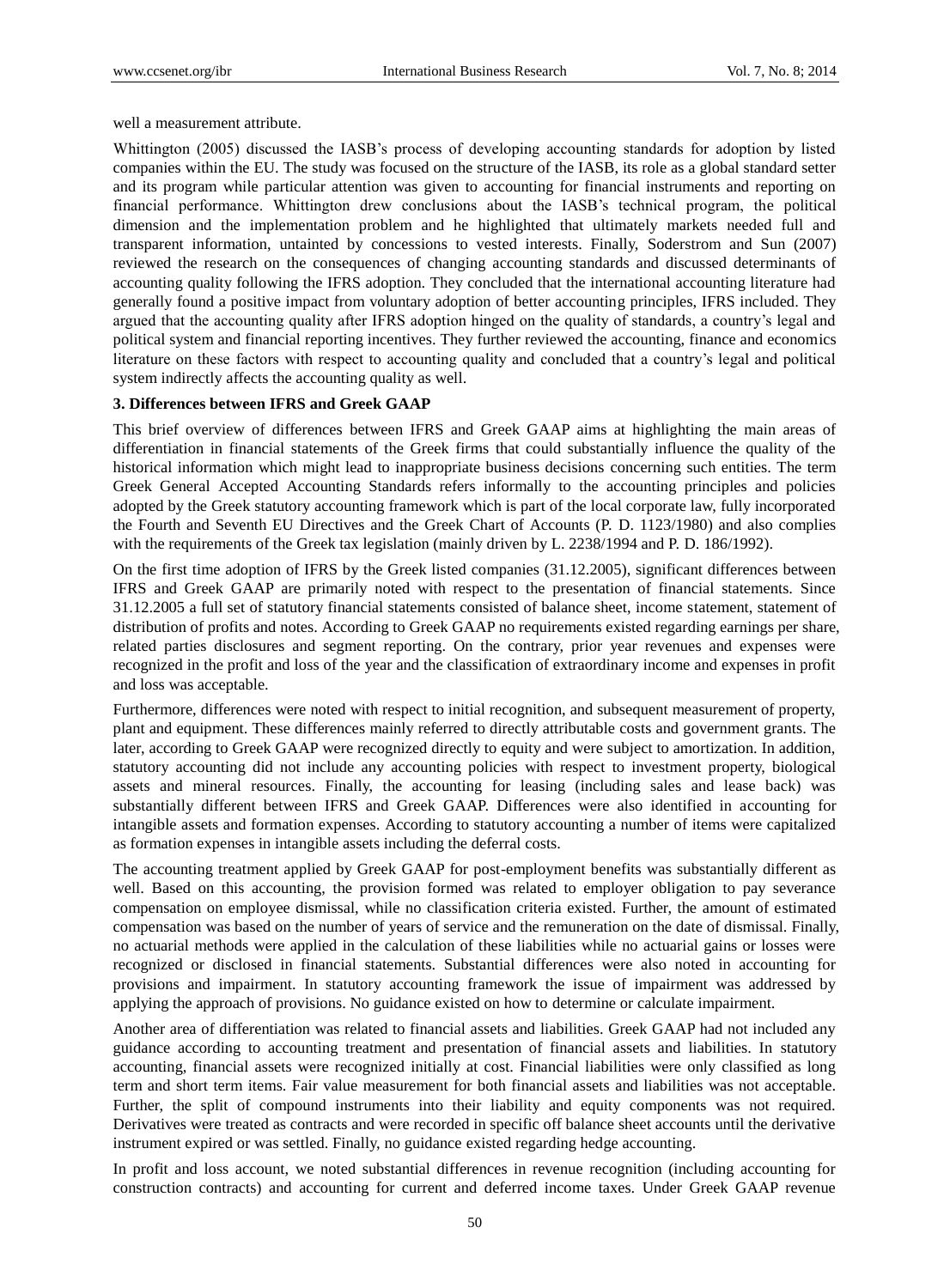recognition was mainly driven by the statutory tax legislation. Furthermore, only the income taxes occurred in the current reportable period were charged. In addition, no deferred tax assets or liabilities were recognized and no provision for the unaudited tax years was posted. In terms of presentation, current income taxes were recognized directly to net assets through the statement of distribution of profits.

Finally, substantial differences were identified in consolidated financial statements. These differences were mainly related to the exemptions from consolidation, the accounting for business combinations and the purchase method of accounting, the joint ventures and the SPEs. Statutory accounting adopted the Seventh EU Directive based on which, the calculation, the initial recognition and the subsequent measurement of goodwill (and minority interests) were substantially different compared to IFRS. According to this accounting, goodwill could be recognized directly to equity or alternatively could be amortized in a 5 year period. Negative goodwill was always recognized directly to equity.

## **4. Survey Design and Model Selection**

| Main Sector                         | Sub Sectors                                                             | Companies      |
|-------------------------------------|-------------------------------------------------------------------------|----------------|
| Construction and building materials | Construction                                                            | 17             |
| Industrial products and services    | Shipping                                                                | 1              |
|                                     | Transportation services                                                 | 3              |
|                                     | Supporting services to enterprises                                      | 4              |
| Health                              | Medical services                                                        | 6              |
| Media                               | Television and entertainment                                            | 3              |
|                                     | Advertising                                                             | 1              |
| <b>Travel and Leisure</b>           | <b>Airlines</b>                                                         | 1              |
|                                     | Gambling                                                                | 2              |
|                                     | Hotels                                                                  | $\overline{4}$ |
|                                     | Food and beverage                                                       | 1              |
|                                     | Travel and leisure                                                      | 6              |
| Telecommunications                  | Telecoms                                                                | $\overline{c}$ |
| <b>Public Utilities</b>             | Compatible electricity                                                  | 1              |
|                                     | Alternative electricity                                                 | 1              |
|                                     | Water Supply                                                            | $\overline{c}$ |
| Real Estate Property                | Investments and development in real estate property                     | 7              |
|                                     | <b>Real Estate Services</b>                                             | 1              |
|                                     | Real Estate Trusts in industrial and commercial premises and properties | $\overline{2}$ |
|                                     | <b>Specialized Real Estate Trusts</b>                                   | 1              |
| Technology                          | IT services                                                             | 8              |
|                                     | Internet services and supporting                                        | 1              |
|                                     | Software                                                                | 5              |
|                                     | STATISTICAL POPULATION                                                  | 80             |

Table 1. Population distribution by sector and subsector

The population under study comprised a total of eighty (80) entities, listed in ASE, for the fiscal year (2004), when their financial statements under both Greek GAAP and IFRS were available. The abovementioned entities were active in nine sectors which in turn were divided into twenty-three (23) subsectors according to the ASE taxonomy (Table 1). The statistical population did not include manufacturing companies dealing with industrial production, purely commercial companies and companies that provide financial services (banks, insurance companies, mutual funds, investment companies, etc.). The main sectors covered by the statistical population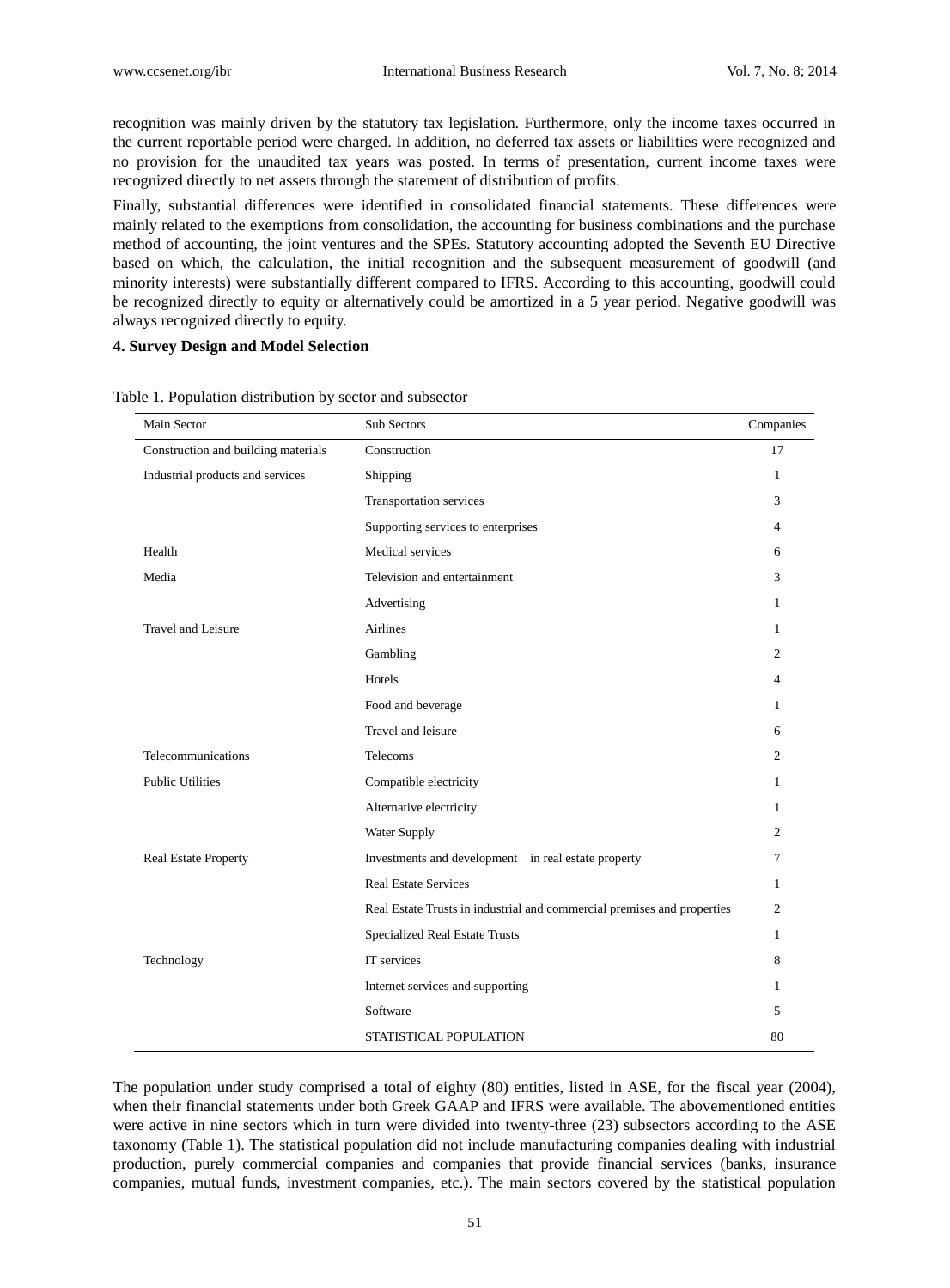were the following:

- 1) Construction and building materials;
- 2) Industrial products and services (excluding manufacturing enterprises dealing with industrial production);
- 3) Health;
- 4) Media;
- 5) Travel and Leisure;
- 6) Telecommunications;
- 7) Public Utilities;
- 8) Real Estate property;
- 9) Technology (excluding purely commercial companies).

The statistical population under examination consisted of companies with the following four additive attributes and /or features:

- a. They have the legal form of Soci  $\acute{\text{a}}$  é Anonyme (Limited Liability Company).
- b. Their shares were listed in the Athens Stock Exchange in 2005, first year of mandatory implementation of IFRS by these companies.
- c. They are not financial institutions, insurance companies or institutions involved in the broader financial services industry.
- d. They are neither manufacturing companies nor purely commercial companies.

Initially, a pilot group of twenty–five (25) entities was randomly selected, upon which two financial ratios were calculated, on the basis of their financial importance. The financial ratios selected during the pilot phase were general liquidity and net assets to total liabilities. Setting the desired level of accuracy at 10% for both financial ratios and taking into account the correction term 1-(n/N), it was calculated that a sample of size fifty ( $n = 50$ ) should be drawn from the population of eighty  $(N = 80)$  companies.

A sample of that size produced estimates for the current ratio and the debt to equity ratio with an accuracy of 12% and 8% respectively, achieving the desired average accuracy of 10%. Then, the initial randomly selected sample of twenty-five (25) entities was supplemented by another twenty–five (25) randomly selected ones, resulting in a total sample of fifty (50) entities.

Our study focused on the examination of twenty-three (23) frequently used financial ratios (alternatively "ratios") to identify the effects of differences by using two different accounting frameworks. The specific financial ratios were selected because of their importance on economic decision-making. Further, they contained a high degree of sensitivity to differences in accounting frameworks that were the basis for the preparation of the financial statements from which these financial ratios had been derived (Table 2).

Table 2. Financial ratios–statistical variables

|                | <b>Liquidity Ratios</b>                                 |  |  |
|----------------|---------------------------------------------------------|--|--|
| D1             | Current Assets / Short Term Liabilities                 |  |  |
| D <sub>2</sub> | (Current Assets – Inventories) / Short Term Liabilities |  |  |
|                | <b>Activity Ratios</b>                                  |  |  |
| D <sub>3</sub> | Sales / Trade Receivable                                |  |  |
| D <sub>4</sub> | Sales / Working Capital                                 |  |  |
| D <sub>5</sub> | Net Profits / Working Capital                           |  |  |
| D <sub>6</sub> | Sales / Total Assets                                    |  |  |
| D7             | Sales / Tangible Assets                                 |  |  |
| D8             | Sales / Net Assets                                      |  |  |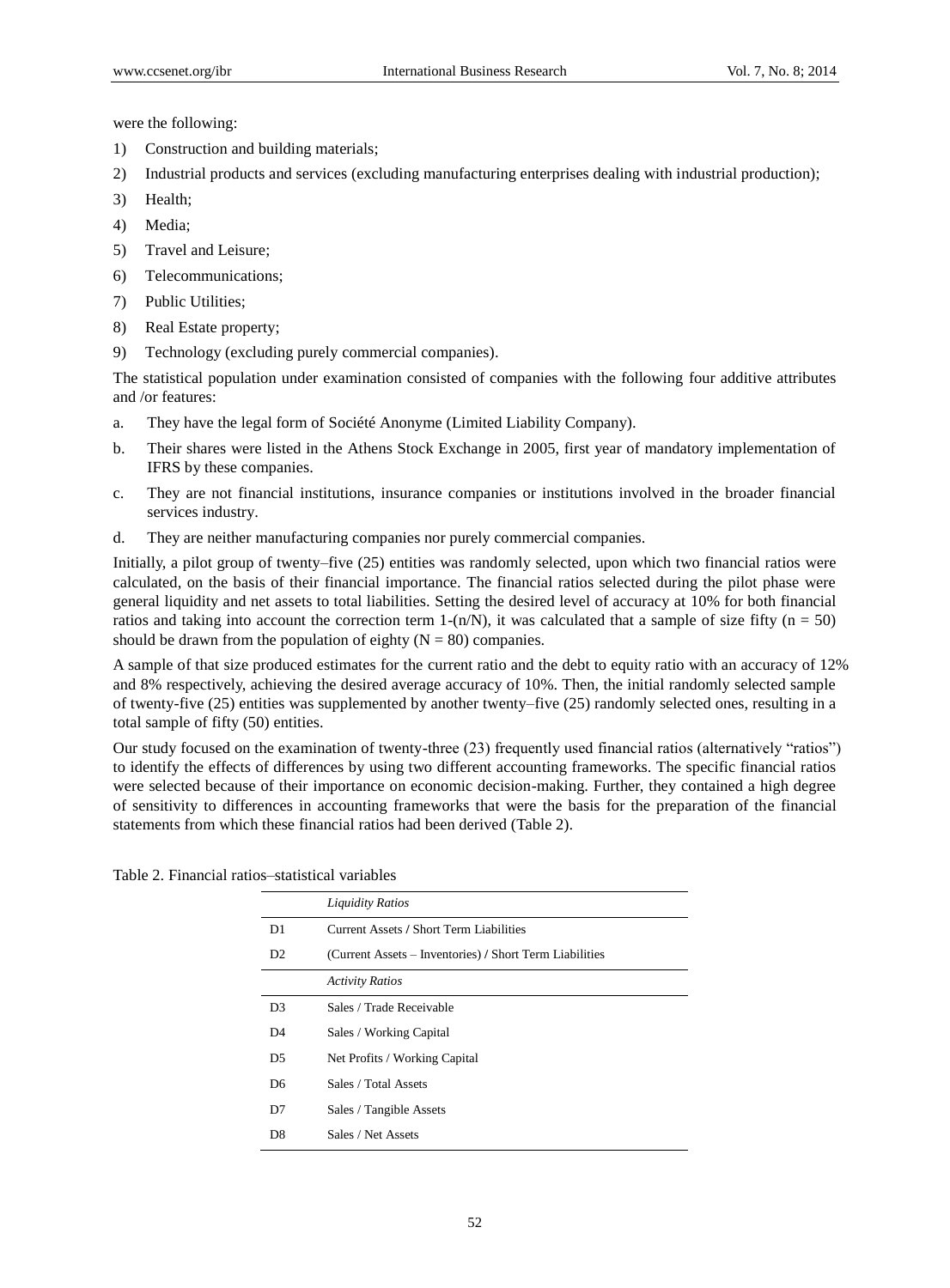|                 | <b>Profitability Ratios</b>                     |  |  |  |  |
|-----------------|-------------------------------------------------|--|--|--|--|
| D <sub>9</sub>  | Gross Profits / Sales                           |  |  |  |  |
| D <sub>10</sub> | Net Profits / Sales                             |  |  |  |  |
| D11             | Net Profits / Total Assets                      |  |  |  |  |
| D12             | Gross Profits / Total Assets                    |  |  |  |  |
| D13             | Net Profits / Net Assets                        |  |  |  |  |
| D14             | <b>EBITDA</b> / Net Assets                      |  |  |  |  |
|                 | <b>Financial Structure and Viability Ratios</b> |  |  |  |  |
| D <sub>15</sub> | Net Assets / Total Liabilities                  |  |  |  |  |
| D <sub>16</sub> | Net Assets / Tangible Assets                    |  |  |  |  |
| D <sub>17</sub> | Net Assets / Total Assets                       |  |  |  |  |
| D18             | Tangible Assets / Total Assets                  |  |  |  |  |
| D <sub>19</sub> | Total Liabilities / Total Assets                |  |  |  |  |
| D <sub>20</sub> | Short Term Liabilities / Net Assets             |  |  |  |  |
| D21             | Long Term Liabilities / Net Assets              |  |  |  |  |
| D <sub>22</sub> | EBIT / Interest expense                         |  |  |  |  |
|                 | <b>Operating Expense Ratios</b>                 |  |  |  |  |
| D23             | Cost of sales $+$ Operating Expenses / Sales    |  |  |  |  |

### **5. Statistical Methodology and Results**

#### *5.1 Methodology*

Our dataset includes twenty three variables corresponding to selected ratios under IFRS  $(X_i, j=1,..., 23)$  paired with the corresponding ratios under Greek GAAP (W<sub>i</sub>). In order to test the normality of the empirical distribution functions of  $D_j = X_j - W_j$ , j=1,..., 23, based on the random sample of n=50 entities, we performed a sequence of Kolmogorov–Lilliefors goodness of fit test for families of distributions. The normality test was based on the Lilliefors test statistics T = sup  $|F(z) - S(z)|$  where  $F(z)$  stood for the standard normal distribution function, and S(z) the empirical distribution function of the standardized data values. The test rejected the hypothesis of normality whenever T exceeded its 1-a quintile, where a, was the level of significance for the test. Running the test for all 23 variables, it came out that none of them followed the normal distribution at a=0.05 level of significance and this also held for all but  $D_9$  at a=0.01 (Table 3). Therefore a nonparametric approach adopted in both descriptive (Table 4) and inferential analysis.

Table 3. Statistical hypothesis testing

| Variables      | Lilliefors Test for Normality | Wilcoxon sign-rank test   |  |  |
|----------------|-------------------------------|---------------------------|--|--|
|                | p-values (significance)       | p-values (significance)   |  |  |
| D1             | $<0.01$ (***)                 | $0.067$ <sup>(*)</sup> )  |  |  |
| D <sub>2</sub> | $\leq 0.01$ (***)             | $0.093(*)$                |  |  |
| D <sub>3</sub> | $\leq 0.01$ (***)             | $0.013$ <sup>**</sup> )   |  |  |
| D <sub>4</sub> | $\leq 0.01$ (***)             | 0.609                     |  |  |
| D <sub>5</sub> | $\leq 0.01$ (***)             | $0.074(*)$                |  |  |
| D <sub>6</sub> | $\leq 0.01$ (***)             | 0.721                     |  |  |
| D7             | $\leq 0.01$ (***)             | $0.030$ <sup>(**)</sup> ) |  |  |
| D <sub>8</sub> | $\leq 0.01$ (***)             | 0.671                     |  |  |
| D <sub>9</sub> | $0.028$ <sup>(**)</sup> )     | 0.639                     |  |  |
|                |                               |                           |  |  |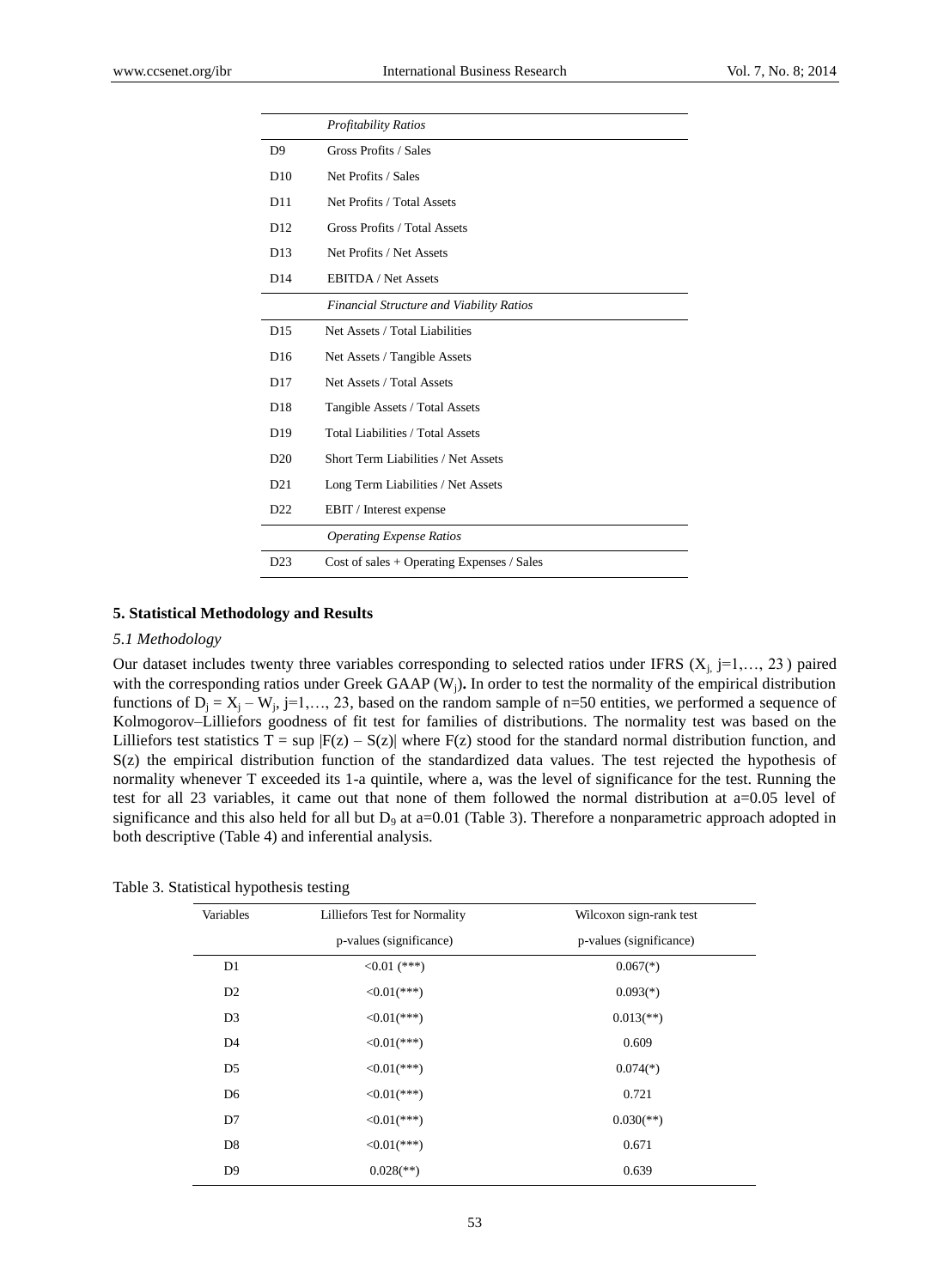| D10             | $<0.01$ (***) | 0.349                   |
|-----------------|---------------|-------------------------|
| D11             | $<0.01$ (***) | 0.101                   |
| D <sub>12</sub> | $<0.01$ (***) | 0.841                   |
| D13             | $<0.01$ (***) | $0.019$ <sup>**</sup> ) |
| D <sub>14</sub> | $<0.01$ (***) | 0.963                   |
| D <sub>15</sub> | $<0.01$ (***) | $0.008$ (***)           |
| D <sub>16</sub> | $<0.01$ (***) | $0.008$ (***)           |
| D17             | $<0.01$ (***) | $0.013$ <sup>**</sup> ) |
| D18             | $<0.01$ (***) | $0.002$ (***)           |
| D <sub>19</sub> | $<0.01$ (***) | $0.009$ (***)           |
| D <sub>20</sub> | $<0.01$ (***) | 0.315                   |
| D21             | $<0.01$ (***) | $<0.01$ (***)           |
| D <sub>22</sub> | $<0.01$ (***) | 0.529                   |
| D23             | $<0.01$ (***) | 0.772                   |
|                 |               |                         |

Note: (\*) Significant at level a=0.10; (\*\*) significant at level a=0.05; (\*\*\*) significant at level a=0.01.

Table 4. Summary statistics on differences

| <b>VAR</b>      | Min       | Q1        | Median    | Q <sub>3</sub> | Max    | Range  | IQR    |
|-----------------|-----------|-----------|-----------|----------------|--------|--------|--------|
| D1              | $-11.997$ | $-0.455$  | $-0.089$  | 0.167          | 11.167 | 23.164 | 0.622  |
| D2              | $-11.997$ | $-0.386$  | $-0.043$  | 0.164          | 11.167 | 23.164 | 0.550  |
| D <sub>3</sub>  | $-16.03$  | $-0.04$   | 0.15      | 0.70           | 69.82  | 85.84  | 0.75   |
| D <sub>4</sub>  | $-59.23$  | $-0.82$   | 0.07      | 1.16           | 51.12  | 110.35 | 1.98   |
| D <sub>5</sub>  | $-3.112$  | $-0.405$  | $-0.020$  | 0.037          | 7.786  | 10.898 | 0.442  |
| D <sub>6</sub>  | $-0.5084$ | $-0.0958$ | 0.0000    | 0.0753         | 0.3845 | 0.8929 | 0.1711 |
| D7              | $-16.79$  | $-0.45$   | $-0.05$   | 0.08           | 67.96  | 84.75  | 0.53   |
| D <sub>8</sub>  | $-12.542$ | $-0.184$  | 0.003     | 0.291          | 1.574  | 14.116 | 0.475  |
| D <sub>9</sub>  | $-0.1801$ | $-0.0318$ | 0.0000    | 0.0229         | 0.1906 | 0.3708 | 0.0547 |
| D10             | $-0.4898$ | $-0.0373$ | $-0.0051$ | 0.0199         | 2.5374 | 3.0272 | 0.0572 |
| D11             | $-0.2005$ | $-0.0233$ | $-0.0043$ | 0.0095         | 0.0720 | 0.2725 | 0.0328 |
| D12             | $-0.1602$ | $-0.0266$ | 0.0040    | 0.0201         | 0.0893 | 0.2495 | 0.0467 |
| D13             | $-1.8328$ | $-0.0887$ | $-0.0112$ | 0.0135         | 0.1912 | 2.0240 | 0.1022 |
| D14             | $-2.8114$ | $-0.0348$ | $-0.0010$ | 0.0380         | 0.5921 | 3.4035 | 0.0728 |
| D15             | $-4.68$   | $-0.58$   | $-0.12$   | 0.02           | 60.58  | 65.26  | 0.60   |
| D16             | $-13.002$ | $-0.507$  | $-0.081$  | 0.032          | 8.317  | 21.318 | 0.539  |
| D17             | $-0.3077$ | $-0.0811$ | $-0.0368$ | 0.0068         | 0.3035 | 0.6112 | 0.0879 |
| D18             | $-0.1348$ | $-0.0146$ | 0.0299    | 0.1203         | 0.7542 | 0.8890 | 0.1349 |
| D19             | $-0.0063$ | $-0.3035$ | 0.0368    | 0.0811         | 0.3077 | 0.6112 | 0.0874 |
| D <sub>20</sub> | $-3.664$  | $-0.147$  | 0.013     | 0.315          | 2.048  | 5.712  | 0.461  |
| D21             | $-0.494$  | 0.011     | 0.058     | 0.207          | 4.032  | 4.526  | 0.196  |
| D22             | $-688.9$  | $-2.0$    | 0.3       | 6.3            | 1139.4 | 1828.3 | 8.3    |
| D23             | $-0.3077$ | $-0.0315$ | $-0.0000$ | 0.0317         | 0.2820 | 0.5897 | 0.0632 |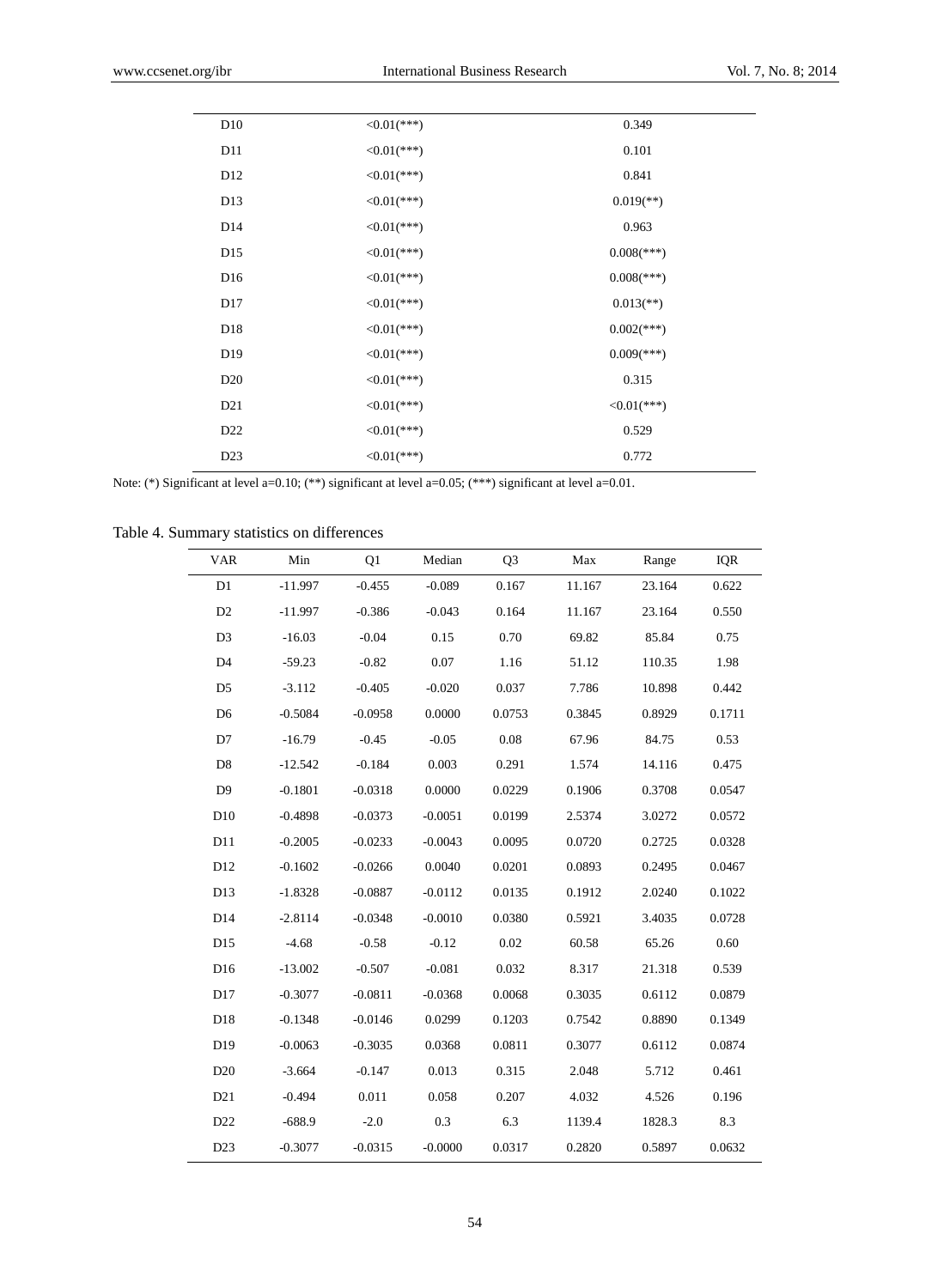The Wilcoxon signed – rank test had been chosen to examine the hypothesis that the expected values of the differences,  $E(D_i)$  were significantly different than zero or not. The test was based on the calculation of the ranks of the absolute differences for each of the 23 variables and therefore was quite robust concerning the basic assumptions of a matched pair test. The null hypothesis  $H_0$ : Median (D) = 0 was rejected in favor of a two tailed alternative at a=0.05 level when  $|W|>W_{1-q/2}$ , otherwise H<sub>0</sub> was accepted. W stood for Wilcoxon signed–rank test statistics and  $W_{1-\alpha/2}$  was the corresponding quintile of its distribution. The results of the Wilcoxon signed–rank test (see also Table 3) indicated that, statistically significant differences in financial ratios, measured by the variables  $D_i$ , i=1... 23, occurred in different levels of significance as follows:

#### *5.2 Results Significant at a=0,01*

Variable D15, corresponding to Net Assets/Total Liabilities, showed a significant negative median difference. This suggested that the values of the ratio under IFRS  $(X<sub>i</sub>)$  were lower in general than those under GAAP (Wj), which was due to an overestimation of net assets and/or an underestimation of liabilities, under Greek GAAP.

Variable D<sub>16</sub>, corresponding to Net Assets/Tangible Assets, showed a negative Median difference. This suggested that the values of the ratio under IFRS  $(X_i)$  were lower in general than those under Greek GAAP (W<sub>i</sub>) which was due to an overestimation of the Net Assets, under Greek GAAP.

Variable D<sub>18</sub>, corresponding to Tangible Assets/Total Assets showed a positive Median difference. This suggested that the values of the ratio under IFRS  $(X_i)$  were higher in general than those under Greek GAAP (W<sub>i</sub>), which was due to a higher value of tangible assets under IFRS financial statements, in the context of the first time adoption of IFRS, pursuant to IFRS 1.

Variable  $D_{19}$ , corresponding to Total Liabilities/Total Assets showed a positive Median difference. This suggested that the values of the ratio under IFRS  $(X_i)$  were higher in general than those under Greek GAAP (W<sub>i</sub>) which was due to an underestimation of total liabilities, under Greek GAAP.

#### *5.3 Results Significant at a=0,05*

Variable D<sub>3</sub>, corresponding to Sales/Trade Receivables, showed a positive Median difference. This suggested that the values of the ratio under IFRS  $(X_i)$  were higher in general than those under Greek GAAP (W<sub>i</sub>), which was due to an overestimation of trade receivables when the financial statements had been prepared under Greek GAAP.

Variable D7, corresponding to Sales/Tangible assets, showed a negative Median. This suggested that the values of ratio under IFRS  $(X_i)$  were lower than those under Greek GAAP  $(W_i)$  which was due to a higher value of tangible assets under IFRS, in the context of the first time adoption of IFRS, pursuant to IFRS 1 (see also our reference in  $D_{18}$  above).

Variable D<sub>13</sub>, corresponding to Net Profits/Net Assets, showed a negative Median difference. This suggested that the values of ratio under IFRS  $(X_i)$  were lower than those under Greek GAAP  $(W_i)$  which was due to lower net profits in IFRS financial statements.

Variable D<sub>17</sub>, corresponding to Net Assets/Total Assets showed a negative Median difference. This suggested that the values of ratio under IFRS  $(X_i)$  were lower than those under Greek GAAP (W<sub>i</sub>), which was due to an overestimation of Net Assets under Greek GAAP.

#### *5.4 Results Significant at a=0,10*

Variable  $D_1$ , corresponding to Current Assets / Short Term Liabilities, showed a negative Median difference. This suggested that the values of ratio under IFRS  $(X<sub>i</sub>)$  were lower than those under Greek GAAP (W<sub>i</sub>), which was due to an overestimation of current assets and/or the underestimation of short term liabilities, under Greek GAAP.

Variable D<sub>2</sub>, corresponding to (Current Assets–Inventories)/Short Term Liabilities showed a negative Median difference. This suggested that the values of ratio under IFRS  $(X_i)$  were lower than those under Greek GAAP (Wj), which was due to an overestimation of current assets –inventories and/or the underestimation of short term liabilities, under Greek GAAP.

Variable  $D_5$ , corresponding to Net Profits/Working Capital, showed a negative Median difference. This suggested that the values of ratio under IFRS  $(X_i)$  were lower than those under Greek GAAP  $(W_i)$ , which was due to lower net profits under IFRS (see also our reference in D<sub>13</sub> above).

### **6. Conclusions**

IFRS, for Athens Stock Exchange listed companies, were first implemented in Greece in 2005. This development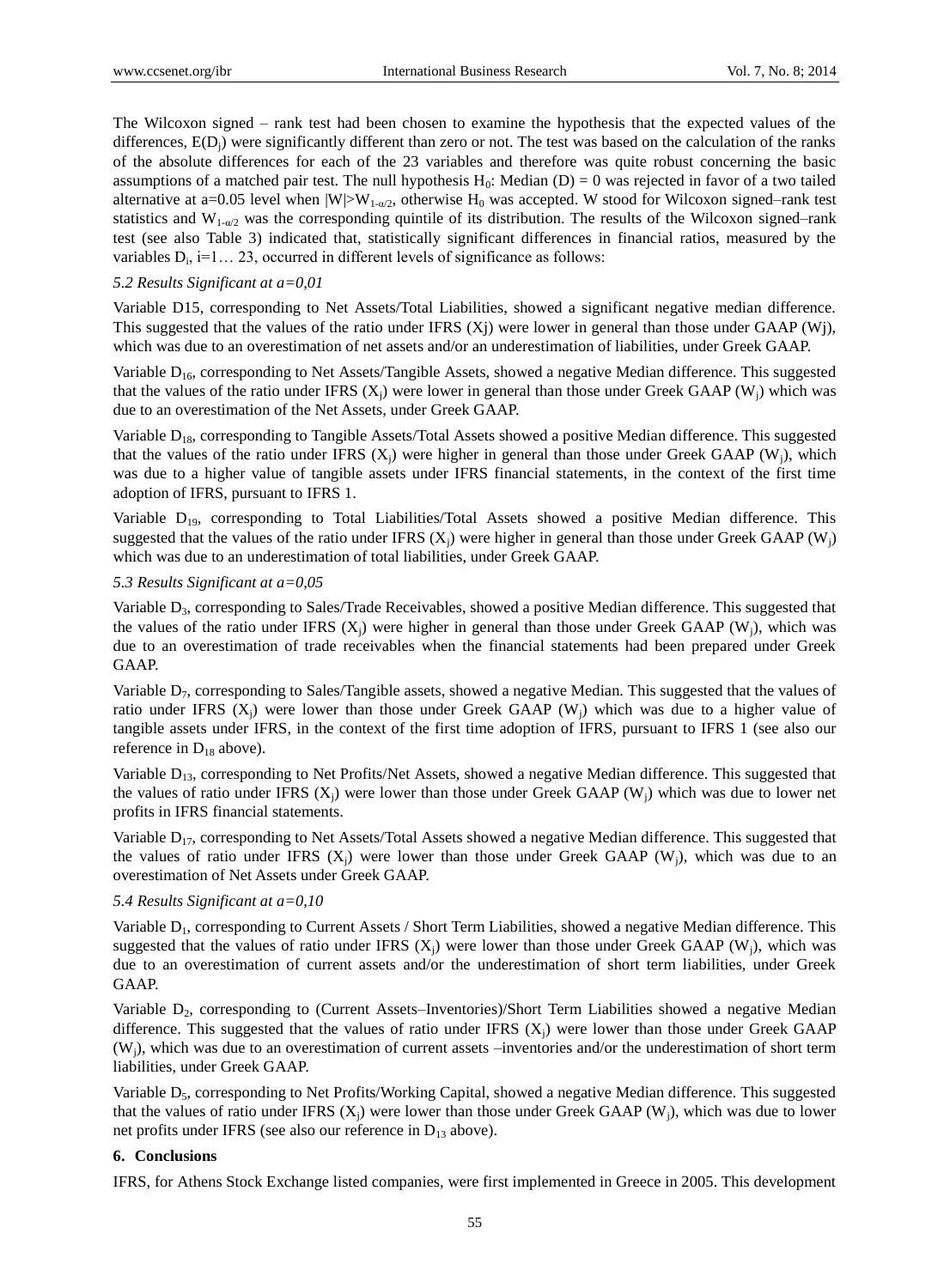concerned not only the adoption and integration of relevant EU provisions in Greek Company Law, but constituted the inevitable outcome of a rather long standing questioning of the quality of historical financial information obtained from financial statements in Greece until 2004. To contribute to our understanding in this crucial area of discussion, we examined whether mandatory IFRS adoption in Greece affected the historical information presented by 23 financial ratios of companies that were active in nine sectors of Athens Stock Exchange.

Statistically significant differences are found in all categories of financial ratios, selected to be examined in the present study, except for one, that of operating expenses. We found that the conversion of statutory financial statements to IFRS had significant impact on historical financial information regarding the financial structure and viability. In this case, the main areas of concern are net assets, tangible assets and total liabilities. Furthermore, we identified significant differences in the financial information of two activity ratios regarding the receivables and tangible assets turnover. Based on the results of our study we noted that the return on net assets has been significantly changed according to IFRS. It could be noted that this is mainly because of differences in trade receivables, tangible assets and net assets. Finally, we identified that the IFRS conversion had significant impact in specific indicators of an entity's liquidity, the current and acid test that is mainly explained by the differences between IFRS and Greek GAAP in current assets and short term liabilities.

The financial analysis that would be based on the aforementioned ratios of liquidity, activity, profitability as well as financial structure and viability could lead to substantially different results if the ratios were calculated according to financial statements prepared under IFRS or Greek GAAP. In most cases in which statistically significant differences were found, it was observed that the financial information related to trade receivables, net profits and net assets under Greek GAAP seemed to be overestimated while short and long term liabilities were underestimated. Substantial differences identified in ratios in which tangible assets consists a significant component could be explained by the higher values according to which these assets were presented in IFRS financial statements under first time adoption. We found no significant differences in three activity ratios (working capital turnover, total assets turnover and owner's equity turnover). So is the case for the majority of profitability ratios (gross profit margin, net profit margin, return on total assets), in two financial structure and viability ratios (short term liabilities to net assets and EBIT to interest expense) and the operating expense ratio (total expenses to sales).

Furthermore, the mandatory conversion from Greek GAAP to IFRS allowed for the Greek listed entities, a one–time opportunity to reconsider the accounting policies applied for financial reporting purposes. In this paper we highlighted certain changes in accounting policies that substantially affected the respective financial analysis. These accounting policies refer to (a) the accounting for current and deferred income taxes, (b) the accounting and estimation of post–employment benefits, (c) to the accounting for provisions, (d) to the accounting for impairment and (e) the accounting for leasing.

Conclusively, the outcomes of the study indicated that the mandatory transition from Greek GAAP to IFRS by the Greek companies listed in ASE had led to a number of changes in certain crucial areas of financial statements. These changes, consequently, had affected the financial information provided by the relevant activity and liquidity financial ratios as well as the financial structure ratios. Future research might be focused on studying the feasibility of the implementation of IFRS by the Greek small and medium–size companies. Furthermore, certain differences between Greek GAAP and IFRS that were highlighted in this paper would be considered as areas of debate with respect to accounting framework established by the existing Fourth and Seventh EU Directives. To this end, the specific study could be beneficial for the harmonization of accounting in EU.

#### **Acknowledgements**

We would like to thank the editor and the anonymous referees for their constructive comments and suggestions.

## **References**

Aisbitt, S. (2006). Assessing the effect of the transition to IFRS on equity: The case of the FTSE 100. *European Accounting Review, 15*(3), 117–133. http://dx.doi.org/10.1080/09638180600920293

- Apostolou, A., & Dimitras, A. (2009). Financial Decision making and the adoption of IFRSs: Evidence from Greek listed firms. *SPOUDAI, 59*(1–2), 57–84.
- Brown, P., & Tarca, A. (2005). A commentary on issues relating to the enforcement of International Financial Reporting Standards in EU. *European Accounting Review, 14*(1), 181–212. http://dx.doi.org/10.1080/0963818042000338997
- Callao, S., & Jarne, J. I. (2010). Have IFRS affected earnings management in the European Union? *Accounting*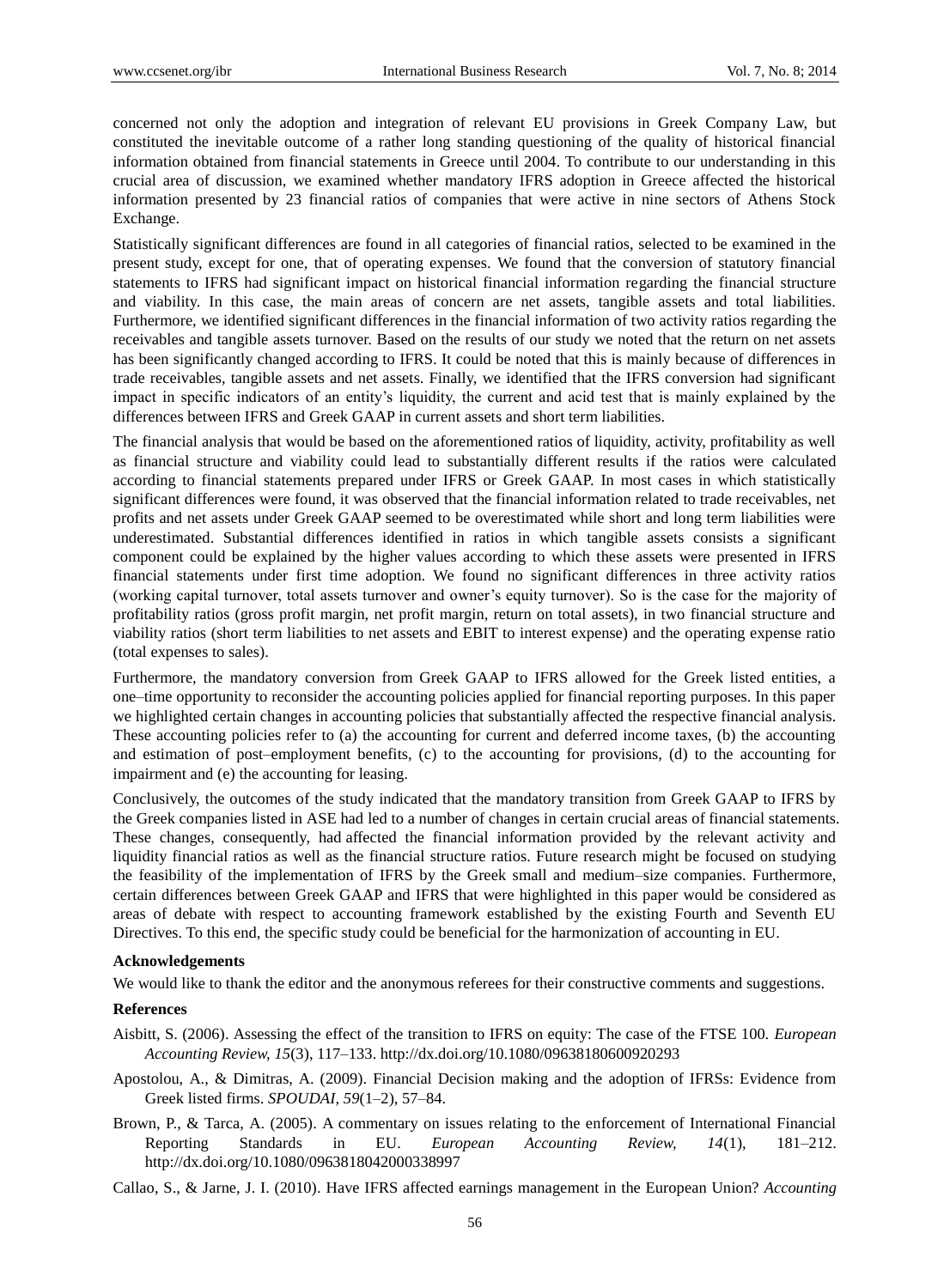*in Europe, 7*(2), 159–189. http://dx.doi.org/10.1080/17449480.2010.511896

- Delvaille, P., Ebbers, G., & Saccon, C. (2005). International Financial Reporting Convergence: Evidence from three continental European countries. *Accounting in Europe, 2*(1), 137–164. http://dx.doi.org/10.1080/09638180500379103
- Dritsas, S. (2011). *Historical Financial Information: An empirical study on the first time adoption of IFRS in Greece.* M.Sc. Thesis, Dept. of Public Administration, Panteion University of Social and Political Studies, Athens, GR.
- Fitό, A., Gόmez, F., & Moya, S. (2012). Choices in IFRS adoption in Spain: Determinants and consequences. *Accounting in Europe, 9*(1), 61–83. http://dx.doi.org/10.1080/17449480.2012.664390
- Haller, A. (2002). Financial accounting developments in the European Union: past events and future prospects*. European Accounting Review, 11*(1), 153–190. http://dx.doi.org/10.1080/09638180220124770
- Horton, J., Serafeim, G., & Serafeim I. (2014). *Does Mandatory IFRS adoption improve the information environment? Contemporary Accounting Research* (forthcoming). Harvard University DASH. Retrieved from<http://nrs.harvard.edu/urn-3:HUL.InstRepos:9887632>
- International Accounting Standards Board. (2005). International Financial Reporting Standards (IFRSs), including International Accounting Standards (IASs) and Interpretations as at January 2005.
- Jaruga, A., Fijalkowska, J., Jaruga-Baranowska, M., & Frendzel, M. (2007). The Impact of IAS / IFRS on Polish Accounting, Regulations and the practical implementation in Poland. *Accounting in Europe, 4*(1), 67–68. http://dx.doi.org/10.1080/17449480701308675
- Jermakowicz, E. K. (2004). Effects of Adoption of International Financial Reporting Standards in Belgium: The evidence from BEL -20 companies. *Accounting in Europe, 1*(1), 51–70. http://dx.doi.org/10.1080/0963818042000270811
- Krzywda, D., & Schroeder, M. (2007). An analysis of the differences between IFRS and Polish Accounting Regulations: Evidence from the Financial Statements of Listed Entities on the Warsaw Stock Exchange for the calendar years ending 2001, 2003 and 2004. *Accounting in Europe, 4*(1), 79–107. http://dx.doi.org/10.1080/17449480701343060
- Ormrod, P., & Taylor, P. (2004). The impact of the change to International Accounting Standards on Debt Covenants: A UK perspective. *Accounting in Europe, 1*(1), 71–94. http://dx.doi.org/10.1080/0963818042000262775
- Schipper, K. (2005). The introduction of International Accounting Standards in Europe: Implications for international convergence. *European Accounting Review, 14*(1), 101–126. http://dx.doi.org/10.1080/0963818042000338013
- Soderstrom, N. S., & Sun, K. J. (2007). IFRS adoption and accounting quality: A review. *European Accounting Review, 16*(4), 675–702. http://dx.doi.org/10.1080/09638180701706732
- Tendeloo, B., & Vanstraelen, A. (2005). Earnings management under German GAAP versus IFRS. *European Accounting Review, 14*(1), 155–180. http://dx.doi.org/10.1080/0963818042000338988
- Terzi, S., Oktem, K., & Sen, I. K. (2013). Impact of Adopting International Financial Reporting Standards: Empirical evidence from Turkey. *International Business Research, 6*(4), 55–66. http://dx.doi.org/10.5539/ibr.v6n4p55
- Weibenberger, B. E., Stahl, A. B., & Vorstius, S. (2004). Changing from German GAAP to IFRS or US GAAP: A survey of German Companies. *Accounting in Europe, 1*(1), 169–189. http://dx.doi.org/10.1080/0963818042000262748
- Whittington, G. (2005). The adoption of International Accounting Standards in the European Union. *European Accounting Review, 14*(1), 127–153. http://dx.doi.org/10.1080/0963818042000338022

### **Notes**

Note 1. For the purposes of this study, IAS was referred alternatively as International Financial Reporting Standards or IFRS.

Note 2. Given the limitation of mandatory application of IFRS to companies listed in the Athens Stock Exchange, financial statements, under IFRS and Greek GAAP for the year 2004, were not available in Greece for private or